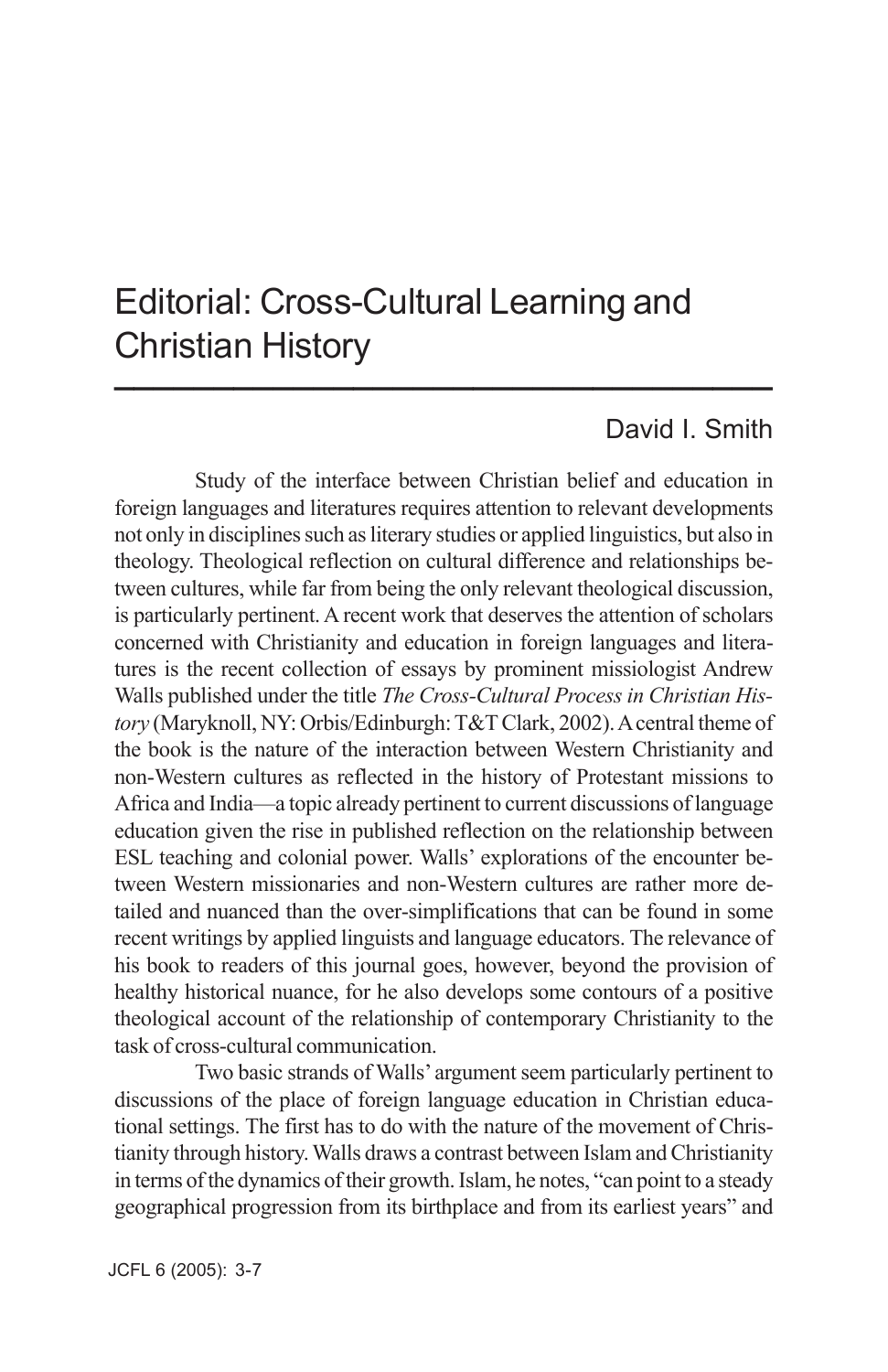during this period "has not had many territorial losses to record" (13). It also carries substantial fixed cultural content tied to the Qur'an in heaven, Mecca on earth and Arabic as the perfect medium for its message. Christianity, on the other hand, has expanded in serial rather than progressive fashion—rather than expanding outwards territorially, it has undergone a series of cultural translations, moving into new and marginal cultural territories and dying away in areas that were once its heartlands. This continuous movement into new cultural settings is not accidental: "For Christians ... the divine Word is translatable, infinitely translatable. The very words of Christ himself were transmitted in translated form in the earliest documents we have, a fact surely inseparable from the conviction that in Christ, God's own self was translated into human form."(29) The profoundest expressions of Christianity are thus often "local and vernacular", arising from the penetration of a particular cultural location and context by the Gospel rather than the adoption of a supra-historical or culturally uniform set of Christian practices. Christianity began as a demographically Jewish phenomenon, but already within the pages of the New Testament a process of cultural adjustment and translation becomes visible as an initially Jewish church spreads across the culturally Hellenistic Eastern Mediterranean. By the time Jerusalem fell, the "Hellenistic-Roman" model of Christianity was well established, but a few centuries later the Roman world was in turn to face its terminal crisis, at which time the heartlands of Christianity moved further North into Northern Europe. In more recent times, there has been a shift first from Europe to North America and then most recently from Western countries to Africa, Asia and Latin America: "in the year 1800 well over 90 percent of the world's professing Christians lived in Europe or North America. Today, something like 60 percent of them live in Africa, Asia, Latin America or the Pacific, and that proportion is rising year by year." (31) Over the past century alone, Walls points out, the number of professing Christians in Africa has risen from around 10 million to somewhere in the region of 300 million.

The key point here, however, is not simply one of numerical shift, but one of cultural shift. These changes in the center of gravity of the Christian world have been inseparable from the development of new expressions of Christian faith and practice woven into new cultural settings. A continuing process of cross-cultural encounter and translation has therefore been an important part of both the spread of Christianity and its historical survival as past cultural incarnations of the faith wane in influence. This has, moreover, not been a matter of the expansion of a culturally homogeneous set of prac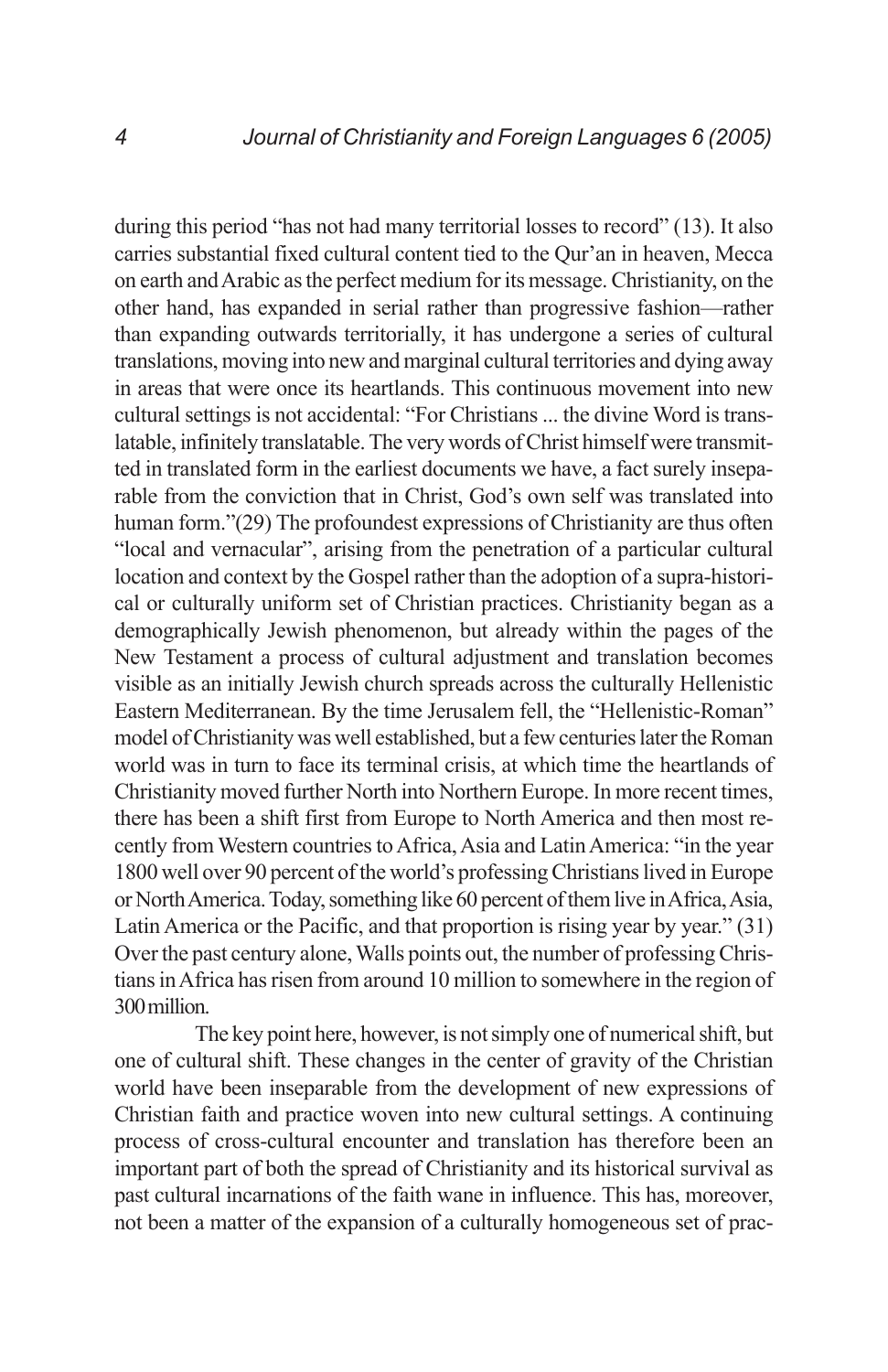tices into new territories, but rather a constant process of retranslation in which both the new cultural setting and the self-understanding of Christianity are changed through their interaction.

This does not, of course, mean that the Christian church has not regularly attempted to impose particular cultural assumptions and practices along with the faith itself during such cross-cultural encounters, nor that Christians have not often assumed that their particular cultural expression of Christian faith is universally normative—Walls provides plenty of examples. His argument, however, is that such efforts and beliefs run counter to the theological heart of Christianity itself and to the larger patterns of its diffusion across history. Cross-cultural learning is essential to the identity and history of Christianity, not merely something that resides at its fringes.

This point is reinforced by a second important strand in Walls' argument, one that focuses more on the present than on the past. The book's fourth essay is titled "The Ephesian Moment: At a Crossroads in Christian History." In this essay, Walls begins by reemphasizing that the Christian story is incarnationally grounded within history, and that "genuine manifestations of Christ cannot be separated from specific segments of social reality that occur in time." (74) Accordingly, "we are not the final stage of Christian formation. Others will look at us and see, perhaps with wonder, our incompleteness." (73) At the same time, the particularities of cultural location have to be placed alongside the call in Paul's epistle to the Ephesians to grow into a shared maturity. Walls relates Paul's reminder that in union with Christ "you too are being built together with all the others to become a place where God lives through his Spirit" (Ephesisans 2:22) to the cultural differences and tensions between Jewish and Hellenistic believers in the early church. The church must be one since Christ is one, affirming in his humanity all of humanity in all of its cultural diversity. Believers of different cultural backgrounds and practices are therefore to become parts of a single body, not through cultural homogenization but through a common yet particularized grounding in Christ. Each part of the body retains its difference, yet needs the others for maturity:

> "The Ephesian metaphors of the temple and of the body show each of the culture-specific segments as necessary to the body but as incomplete in itself. Only in Christ does completion, fullness, dwell. And Christ's completion, as we have seen, comes from all humanity, from the translation of the life of Jesus into the lifeways of all the world's cultures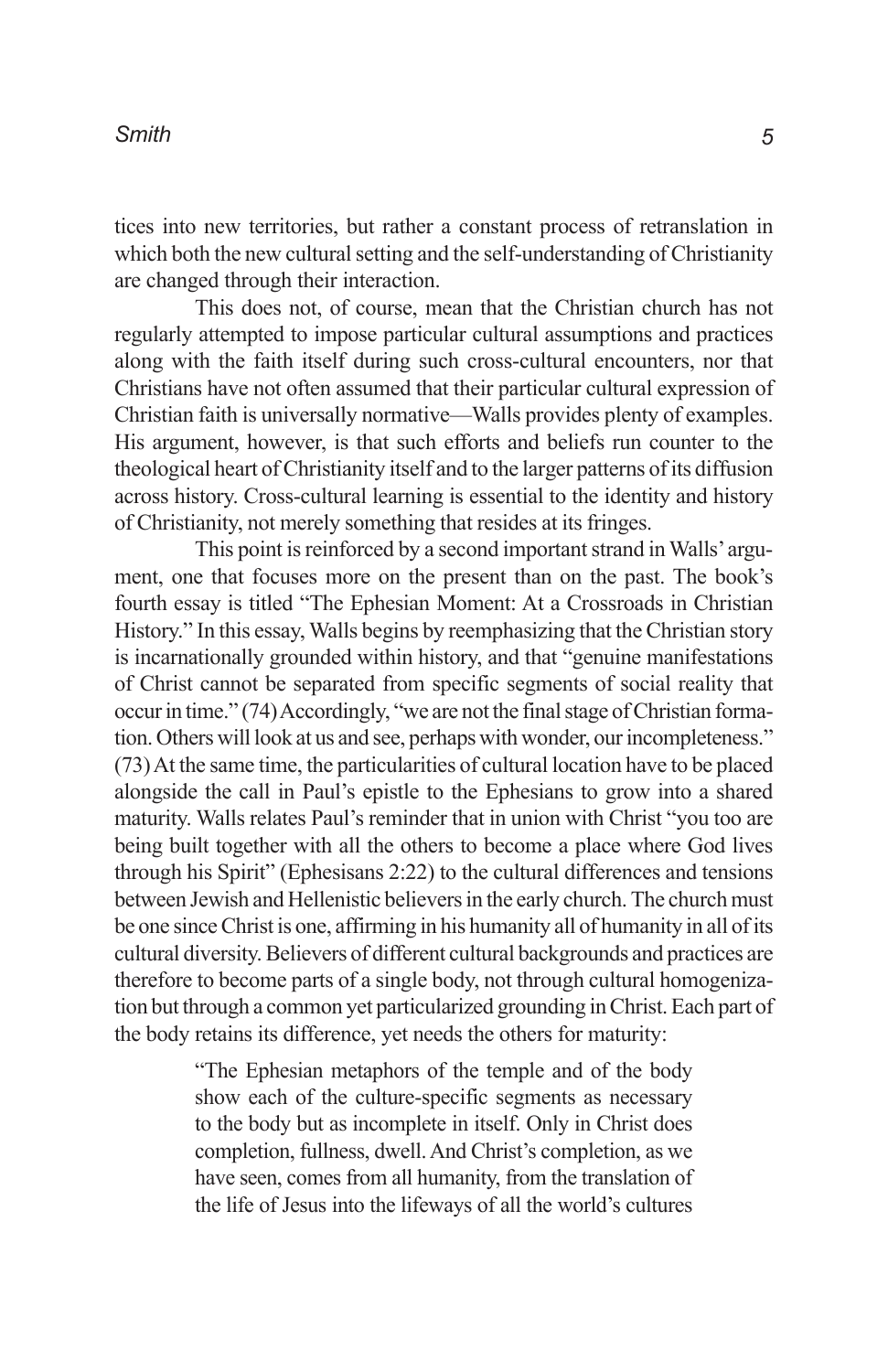and subcultures through history. None of us can reach Christ's completeness on our own. We need each other's vision to correct, enlarge, and focus our own; only together are we complete in Christ." (79, alluding to Ephesians 4:13)

Finally, Walls returns to the changing realities of the present day. With the heartlands of Christian faith shifting from the West to Africa, Asia and Latin America (even as Christian presence continues in the West), and increasing migration, often in the opposite direction (Walls cites UN figures suggesting that immigration could push the population of the US to 400 million by 2050), Walls sees the advent of an "Ephesian moment" in which the church is "more culturally diverse than it has ever been before" (81) and also mainly a church of the poor. He suggests that the "question at the Ephesian moment is whether or not the church in all its diversity will demonstrate its unity by the interactive participation of all its culture-specific segments, the interactive participation that is to be expected in a functioning body." (81) Once again cross-cultural learning and cross-cultural communication edge towards center stage as essential parts of the mature expression of Christian faith.

Many of the readers of and contributors to this journal work in the context of North American Christian education, that is, in educational institutions shaped by Western cultural and theological assumptions. Western cultural assumptions have typically included the normality of monolingualism (we refer, for instance, to the learning of additional languages as "*second* language acquisition," revealing the assumption that one language is the standard model) and have acknowledged the utility of serious cross-cultural learning only at the margins. This is reflected in the repeated need to make a case for continued support for foreign language and cross-cultural learning in educational institutions. The picture that Walls draws of the path of Christianity through history and its present global situation offers grounds for a long, hard look at these assumptions on the part of Christian educational institutions in the West; the interest of his book therefore reaches well beyond the bounds of missiology narrowly conceived. It is a book that would repay the attention of foreign language educators who desire to explore constructive relationships between Christian faith and cross-cultural learning and to find ways of articulating the importance of such learning within Christian educational institutions.

#### Introduction to Volume 6

This sixth volume of the Journal of Christianity and Foreign Lan-